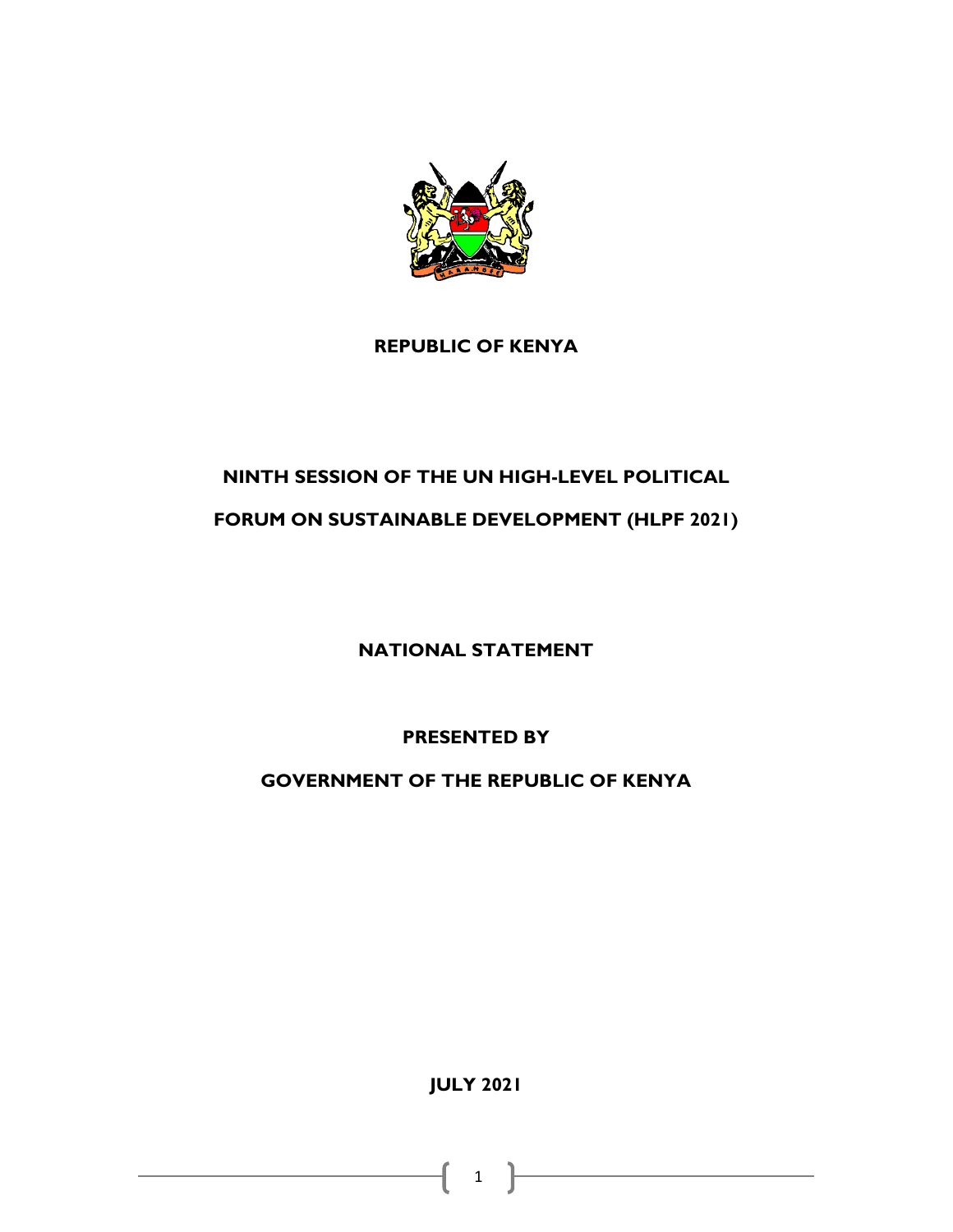The President of the General Assembly

The United Nations Secretary General

Excellencies, Distinguished Colleagues,

Ladies and Gentlemen

I align this statement with that delivered by the Republic of Guinea on behalf of the G77 and China and wish to make the following remarks in my national capacity. At the onset let me state that during the last six years since the adoption of the 2030 Agenda for Sustainable Development, Kenya has recorded progress which include mainstreaming the Agenda in the National Development Plan and setting up of appropriate institutions to support its implementation. This has been achieved through creating an enabling environment for public participation and negotiation, incorporating SDGs into national frameworks and creating awareness.

However, COVID-19 pandemic has cast a shadow in the implementation of the SDGs. The negative effects of COVID-19 Pandemic have precipitated socio-economic challenges that disrupted global supply chains, businesses and economies, eroding the consumer purchasing power. With the pandemic still raging worldwide, the degree to which SDGs have been knocked further off track is not yet fully known. What is clear, however, is that the pandemic has already had a very significant impact on many economies, thus undermining decades of development efforts.

We have to fundamentally focus on how to cushion and build resilience to the most vulnerable in our societies to the present and future shocks to ensure no one is left behind. The most vulnerable include the marginalized, the poor, older persons, youth, aged, persons living with disabilities, minorities, indigenous people, children, youth and persons with underlying conditions. More specifically we must address the effect of this pandemic on women and girls who are most at risk.

We must make commitments to timely and effective assessment of the SDGs through carrying out rapid assessment or real time monitoring of SDGs. This is critical in ensuring that we adjust policies on time to mitigate the impact of COVID-19. We call for international cooperation and support in building capacity of our national statistics offices that face challenges in producing, collecting, analyzing and using of timely, reliable, quality and disaggregated data.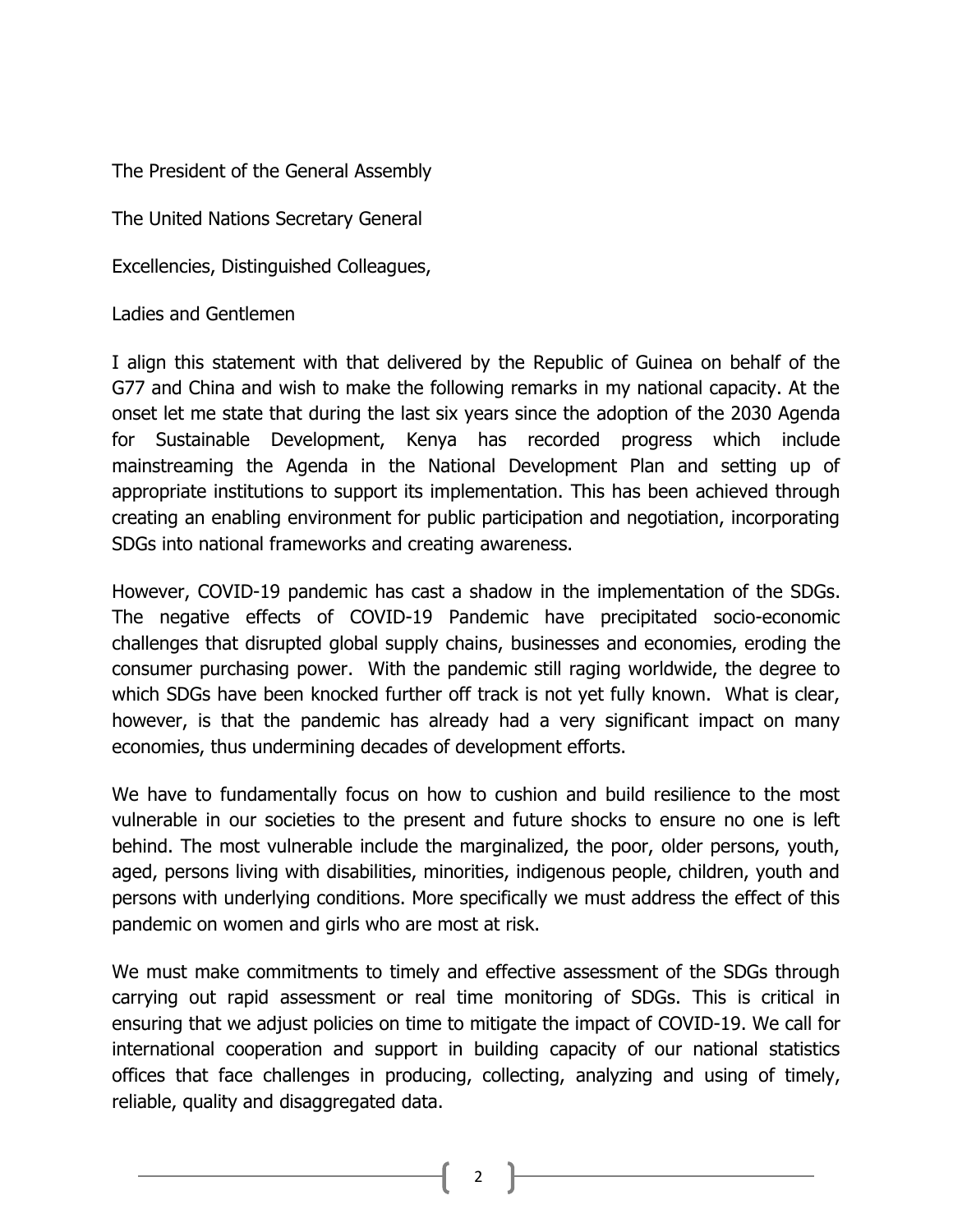Economies in transition from low to middle income face unique challenges of development. Most of them are weaned off support before their incomes grow, have high income inequalities and are ineligible for concessional lending. COVID-19, has exposed them to vulnerability at a time when development cooperation is on the decline.

Limited access to COVID-19 vaccines as attributed by inability to buy has precipitated a social crisis, further increasing inequalities, exclusion and unemployment in the short and medium term. This has slowed down efforts to recover back better and achieve SDGs.

Development cooperation should take into consideration the diversity and specific development needs for middle income countries, scale up and target more support especially to those countries that are most in need as part of building back better. Graduation policies by Multilateral Development Banks should be sequenced, gradual and phased to address diverse challenges in Middle Income Countries (MICs).

Accelerated post COVID-19 recovery efforts through implementation of stimulus packages can save MICs from falling into the Middle-Income trap, considering that eight out of ten new poor people live in MICs. We call for more grants and loans with high level of concessionality and longer maturity periods, which are fully aligned to the Government's national development agenda post COVID-19 including cooperation in research and development of safe COVID-19 vaccines.

Experience in response to COVID-19 has shown that promoting inclusive engagement and integration with multiple stakeholders is critical. The promotion of the whole of government and whole of society approach is critical to foster transformative change in governance and public policy and ensure policy coherence in sustainable development. This is in addition to responsive, inclusive participation and representative decision making at all levels to help us build back better.

The Kenya Government recognizes that there is an opportunity to leverage on the resources, skills and knowledge of the private sector to accelerate implementation of SDGs, and to recover from the negative effects of COVID-19 Pandemic. In this decade of action businesses will provide additional boost in achieving SDGs through innovation, investment, partnerships and collaborations for sustainability and resilience. As a result, the Government acknowledges the benefit of working with the private sector towards its agenda of 'building back better: strategy for resilient and sustainable economic recovery and inclusive growth as spelt out in the budget for financial year 2021/22.